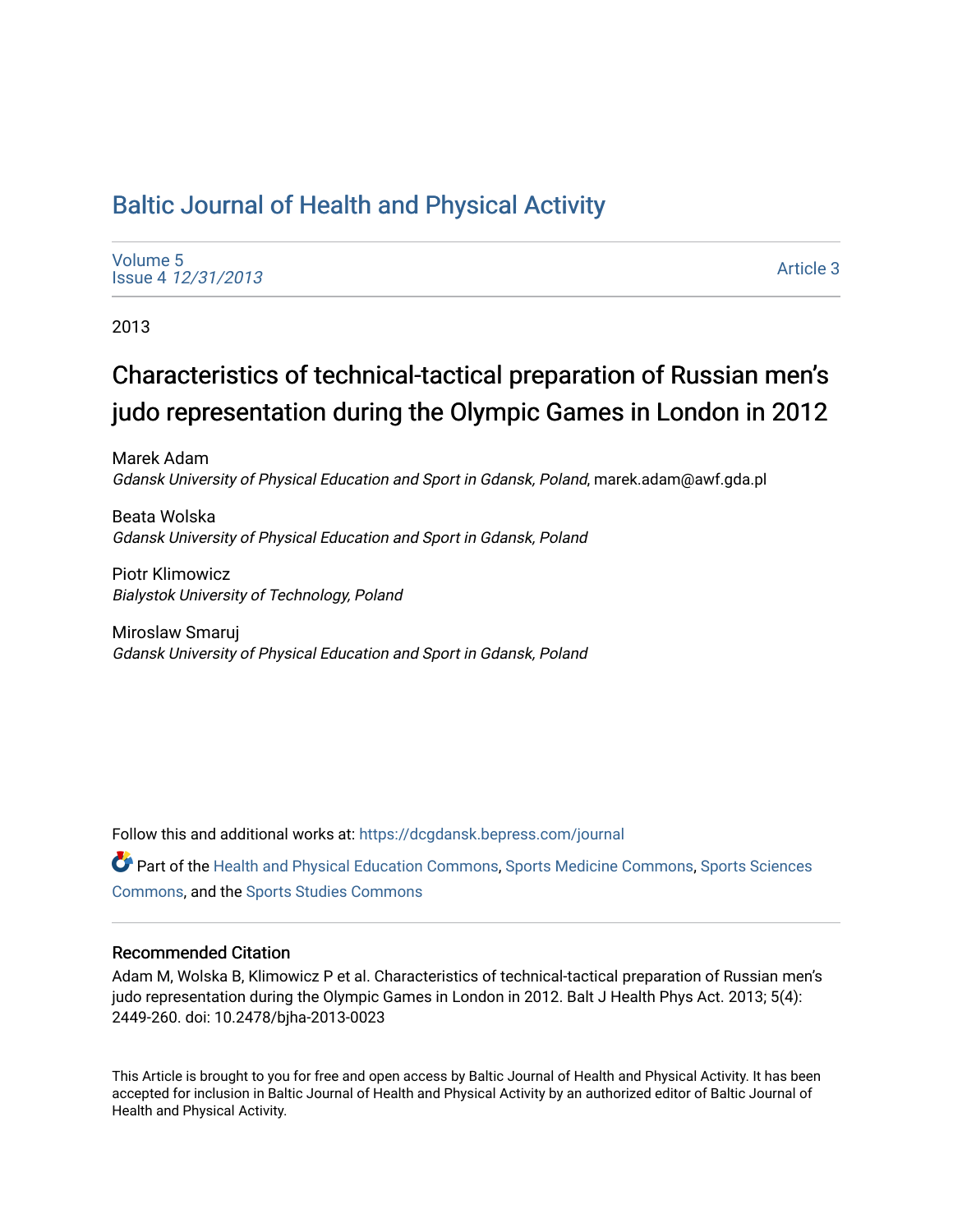

DOI: 10.2478/bjha-2013-0023

| <b>Characteristics of technical-tactical preparation</b> |
|----------------------------------------------------------|
| of Russian men's judo representation during the          |
| <b>Olympic Games in London in 2012</b>                   |

| Authors' Contribution:<br>A - Study Design<br>B - Data Collection<br>C - Statistical Analysis<br>D - Data Interpretation<br>E - Manuscript Preparation<br>F - Literature Search<br>G - Funds Collection | Marek Adam <sup>1ABCDEFG</sup> , Beata Wolska <sup>1BCD</sup> , Piotr Klimowicz <sup>2AEF</sup><br>Mirosław Smaruj <sup>1BCDG</sup><br><sup>1</sup> Gdansk University of Physical Education and Sport in Gdansk, Poland<br><sup>2</sup> Bialystok University of Technology, Bialystok, Poland                                                                                                                                                                                                                                                                                                                                                                                                                                                                                                                                                                                                                                                                                                                                                                                                                                                                                                                                                                                                                                                                                                                                                                                                                                                                                                                                                                                                                                                                                                                                                                                                                                               |  |  |  |  |
|---------------------------------------------------------------------------------------------------------------------------------------------------------------------------------------------------------|---------------------------------------------------------------------------------------------------------------------------------------------------------------------------------------------------------------------------------------------------------------------------------------------------------------------------------------------------------------------------------------------------------------------------------------------------------------------------------------------------------------------------------------------------------------------------------------------------------------------------------------------------------------------------------------------------------------------------------------------------------------------------------------------------------------------------------------------------------------------------------------------------------------------------------------------------------------------------------------------------------------------------------------------------------------------------------------------------------------------------------------------------------------------------------------------------------------------------------------------------------------------------------------------------------------------------------------------------------------------------------------------------------------------------------------------------------------------------------------------------------------------------------------------------------------------------------------------------------------------------------------------------------------------------------------------------------------------------------------------------------------------------------------------------------------------------------------------------------------------------------------------------------------------------------------------|--|--|--|--|
|                                                                                                                                                                                                         | Key words: preparation indices, efficiency of fight, Russian representatives.                                                                                                                                                                                                                                                                                                                                                                                                                                                                                                                                                                                                                                                                                                                                                                                                                                                                                                                                                                                                                                                                                                                                                                                                                                                                                                                                                                                                                                                                                                                                                                                                                                                                                                                                                                                                                                                               |  |  |  |  |
|                                                                                                                                                                                                         | <b>Abstract</b>                                                                                                                                                                                                                                                                                                                                                                                                                                                                                                                                                                                                                                                                                                                                                                                                                                                                                                                                                                                                                                                                                                                                                                                                                                                                                                                                                                                                                                                                                                                                                                                                                                                                                                                                                                                                                                                                                                                             |  |  |  |  |
| <b>Background:</b><br><b>Material/Methods:</b><br><b>Results:</b>                                                                                                                                       | The aim of the study was to determine the value of indices of tactical and technical prepa-<br>ration (PTT) of Russian judo athletes during the Olympic Games in London. The values of<br>these indices may designate the direction of activity in the process of special preparation<br>and in the search for factors to optimize training before the main competitions.<br>During the Olympic Games in London in 2012, Russian judo representatives fought 31<br>fights. A multiple analysis of video footage and graphic registration allowed marking 423<br>technical attacks (including 24 efficient attacks) of the representatives of Russia and 384<br>attacks (including 5 efficient attacks) performed by their opponents in these competitions.<br>On the basis of the classification of judo techniques developed by Kodokan Judo, an<br>assessment of the effectiveness of particular groups of techniques has been made. The<br>most commonly used technique and the dominant techniques used by the observed ath-<br>letes have been distinguished. Indices of tactical and technical preparation have enabled<br>the identification of characteristic features of preparation of the representatives of Russia<br>and of their opponents during the Olympic Games in London in 2012.<br>Russian athletes were characterized by high efficiency of techniques from the grap-<br>pling group. The dominant techniques were: varieties of the broken scarf hold (kesa<br>gatame kuzure), back-lying perpendicular armbar (ude hishigi juji gatame), sweeping<br>hip throw (harai goshi) and the sacrifice throw "valley drop" (tani otoshi). Athletes<br>were characterized by stable efficiency of techniques from all the groups of throws<br>and with 100% efficiency of defence in ground fighting. Russian competitors were far<br>superior to their opponents in the efficiency of the ways and directions of performing |  |  |  |  |
| <b>Conclusions:</b>                                                                                                                                                                                     | throws (Ea - WP, NP, F, B). They retained a positive index of activity ( $A = +1.162$ ).<br>The advantage of values of the determined indices of tactical and technical prepara-<br>tion among representatives of Russia over their opponents in the Olympic Games in<br>London was commensurate with the obtained results.<br>The efficiency of Russian athletes during the OG in London was confirmed by the values<br>of the indices by which tactical and technical preparation was evaluated. The analysis of<br>indices allowed characterizing features specific to Russian representatives.                                                                                                                                                                                                                                                                                                                                                                                                                                                                                                                                                                                                                                                                                                                                                                                                                                                                                                                                                                                                                                                                                                                                                                                                                                                                                                                                          |  |  |  |  |
| Word count: 4,040<br>Tables: 5                                                                                                                                                                          | Received: May 2013                                                                                                                                                                                                                                                                                                                                                                                                                                                                                                                                                                                                                                                                                                                                                                                                                                                                                                                                                                                                                                                                                                                                                                                                                                                                                                                                                                                                                                                                                                                                                                                                                                                                                                                                                                                                                                                                                                                          |  |  |  |  |
| Figures: 10<br>References: 23                                                                                                                                                                           | Accepted: December 2013<br>Published: December 2013                                                                                                                                                                                                                                                                                                                                                                                                                                                                                                                                                                                                                                                                                                                                                                                                                                                                                                                                                                                                                                                                                                                                                                                                                                                                                                                                                                                                                                                                                                                                                                                                                                                                                                                                                                                                                                                                                         |  |  |  |  |

**Corresponding author:**  Dr Marek Adam Gdansk University of Physical Education and Sport, Dep. of Combat Sports 80-336 Gdańsk, Poland, ul. K. Górskiego 1 Phone: +4858 554-71-72 E-mail: awfadammarek@wp.pl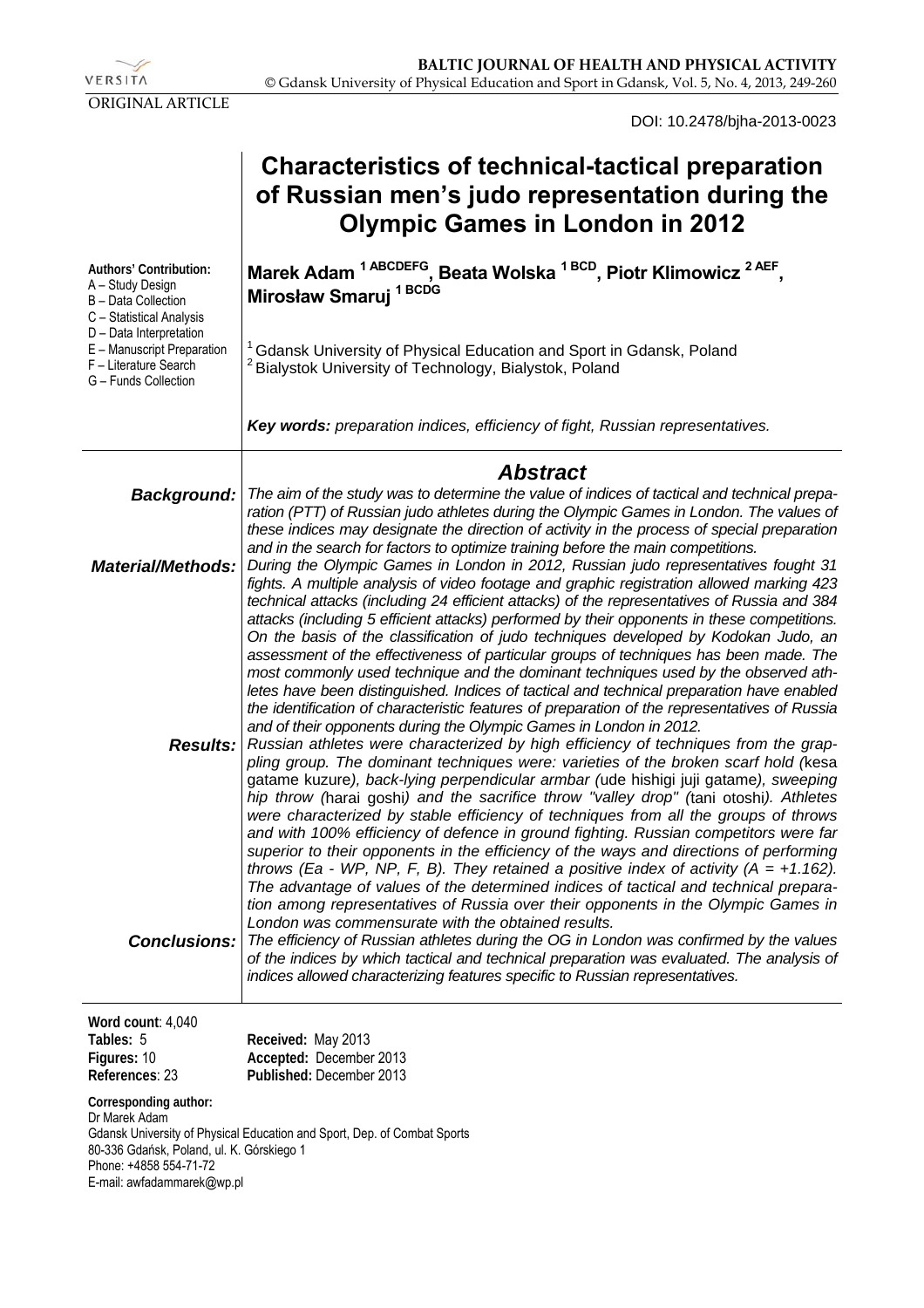#### **Introduction**

The Olympic Games are the biggest sporting challenge facing athletes and training staff. To qualify for participation in the Olympics in London in 2012, an athlete had to win qualifying tournaments, which had been held from May 2010 until April 2012 (www.ijf.com). Extensive and difficult selections allowed distinguishing the most efficient competitors. In the competition of male representations, the dominant teams included: Japan, Korea, France and Russia [1]. Each of these teams qualified as a whole to the Olympic Games (one athlete in each of the seven weight categories). Results of the Olympic competition were surprising, and the order of results was reverse to the ones obtained during the qualifiers. Russian athletes achieved the greatest sports success and won three gold medals, one silver medal, one bronze medal and one fifth place. Representatives of Korea won two gold medals, one bronze one and took three fifth places. During these Olympic Games French athletes received one gold medal, one bronze medal and took one fifth place. Representatives of Japan, who had dominated in the pre-Olympic competition in London, won two silver medals, two bronze medals and one fifth place. What indices of technicaltactical preparation characterised Russian judo representatives during the Olympic Games in London? Which values of indices in these competitions allowed them to gain advantage over their opponents? Answers to these questions allow looking for trends in technical and tactical preparation in modern judo competition and searching for grounds for optimization of the preparation process.

#### **Material and method**

233 judo competitors from 109 countries participated in the Olympic Games in London. 423 technical attacks of Russian representatives were registered (including 24 efficient attacks) and 384 attacks (including 5 efficient attacks) performed by their opponents. Fights were recorded using standard audio-video techniques, and then, after a repeated review of each fight by two researchers, each technical element was saved with the help of graphic markings [2]. The used techniques were classified on the basis of Kodokan Judo [3, 4], and the naming and spelling are presented on the basis of the Japanese-English dictionary [5].

The competition efficiency of national teams participating in the Olympic Games in 2012 has been determined on the basis of three criteria [6]:

1. The sum of won medals (gold medals, then silver and bronze ones)

2. The sum of points awarded for the taken place (1st place  $-$  9, 2nd place  $-$  5, 3rd place  $-$  3 m, 5th place  $-1$  point)

3. The average number of points per representative won during the competition.

Dominant techniques have been determined on the basis of three criteria [7]:

1. The order according to value of the assessed attacks (first – *ippon*, next *waza ari* and *yuko*)

2. The order according to the number of all efficient attacks (which received the judges' assessment)

3. The average number of auxiliary judicial points per one fight (*ippon* = 10 pts., *waza ari* = 7 pts., *yuko* = 5 points) obtained for efficiently performed techniques.

 $K = K1 + K2 + K3$ K1 – the first criterion K2 – the second criterion K3 – the third criterion

Determination of efficiency indices

Efficiency indices are defined by analysing judges' points obtained for efficient execution of techniques, calculated per one fight. Calculations are as follows:

 $Ea = 5 \times M + 7 \times M + 10 \times M/n$ 

Ea – index of the efficiency of attack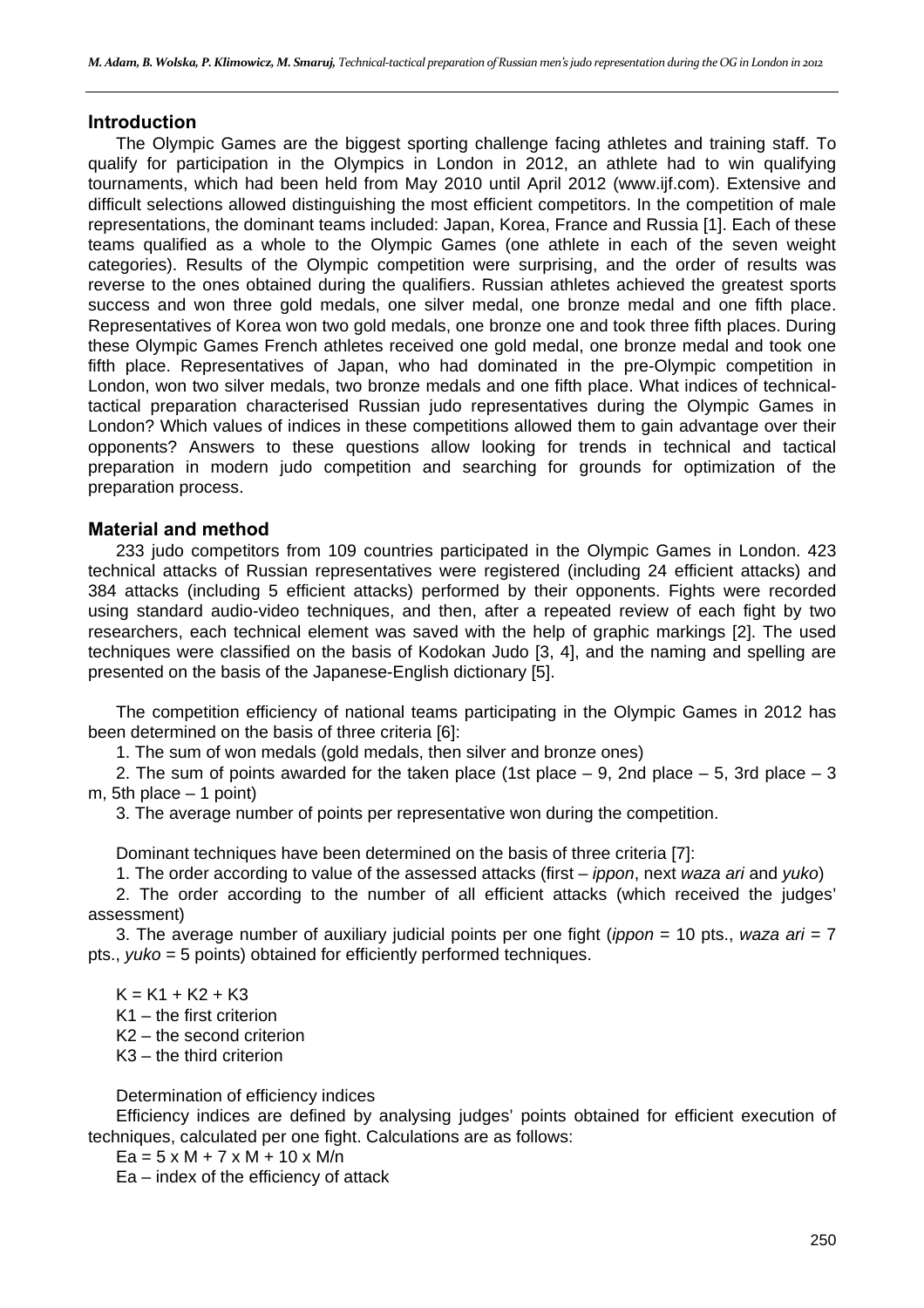5, 7, 10 – point values of efficient attacks (*yuko*, *waza ari*, *ippon*)

M – the number of efficiently executed attacks (assessed by a judge),

n – the number of analysed fights.

#### **Assessment of the efficiency of executing throws in two directions**

The way of performing throws and the direction of tilt allows for a simplified breakdown of these techniques into two groups: with breaking the opponent's balance on toes (forward throws) and with breaking the opponent's balance on heels (backward throws).

Forward throws (F) – assuming that during an attack the opponent is unbalanced on the toes. This group consists of the following techniques (both to the right and the left side): *seoi nage, soi otoshi, tai otoshi, uchi mata, oguruma, ashi guruma, hane goshi, harai goshi, ashi guruma, ogoshi, ukigoshi, koshi guruma, tsurikomi goshi, sode tsurikomi goshi, harai makikomi, uchimata makikomi, soto makikomi, hiza guruma, sasae tsurikomi ashi, harai tsurikomi ashi, yoko otoshi, uki waza, tomoe nage, sumi gaeshi, uki otoshi, uchimata sukashi, yoko guruma*.

Backward throws (B) – assuming that during an attack the opponent is unbalanced on the heels. This group consists of the following techniques (both to the right and the left side): *osoto gari, osoto guruma, osoto gaeshi, osoto otoshi, kosoto gari, kosoto gake, kouchi gari, kouchi gake, kouchi makikomi, ouchi gari, ouchi gaeshi, sumi otoshi, ushiro goshi, tani otoshi, waki otoshi, yoko gake*.

Throws whose direction of executions was difficult to define (*okuriashi harai, deashi harai, tsubama gaeshi, ura nage*) have been excluded from the classification into forward or backward throws.

#### **Assessment of the efficiency of throws with and without the pivot of the body**

Although the official classification of judo techniques by the Kodokan does not implement such a division, it is hard not to notice that a number of throwing techniques requires turning towards the opponent and performing a full or partial rotation of the body. Predispositions to this type of executing techniques or defence against them are the subject of further analysis.

Throws performed with a pivot (WP), which require turning backwards or sideward to the opponent include: *seoi nage, seoi otoshi, tai otoshi, uchimata, uhimata makikomi, ashi guruma, oguruma, hane goshi, hane makikomi, harai goshi, harai makikomi, ogoshi, uki goshi, koshi guruma, tsurikomi goshi, sode tsurikomi goshi, soto makikomi*.

Throws performed with no pivot (NP), during which a competitor faces the opponent, include: *uki otoshi, sumi otoshi, ushiro goshi, deashi harai, okuriashi harai, tsubama gaeshi, hiza guruma, sasae tsurikomi ashi, harai tsurikomi ashi, osoto gari, osoto guruma, osoto otoshi, osoto gaeshi, ouchi gari, ouchi gari gaeshi, kosoto gari, kosoto gake, nidan kosoto gari, kouchi gari, kouchi gake, kouchi makikomi, tomoe nage, sumi gaeshi, ura nage, yoko otoshi, tani otoshi, uki waza, yoko guruma, yoko gake*.

Observations of fights allow singling out athletes who have trouble with execution of the techniques that require a body pivot. On the other hand, they perform throws not requiring them much more efficiently.

#### **Determination of activity indices**

Activity was another analysed index which allows determining differences in the frequency of attacks performed by a competitor or his opponents. The activity index was determined on the basis of the formulae:

 $Aa = sum A/n$ Ad = sum  $a / n$  $A = Aa-Ad$ . Aa – Activity of attack index

Sum A – the number of the athlete's registered attacks (an attempt to attack was assumed to be an activity that fits into the structure of movement of one of the well-known classification groups – Kodokan Judo and allows specifying the used judo technique).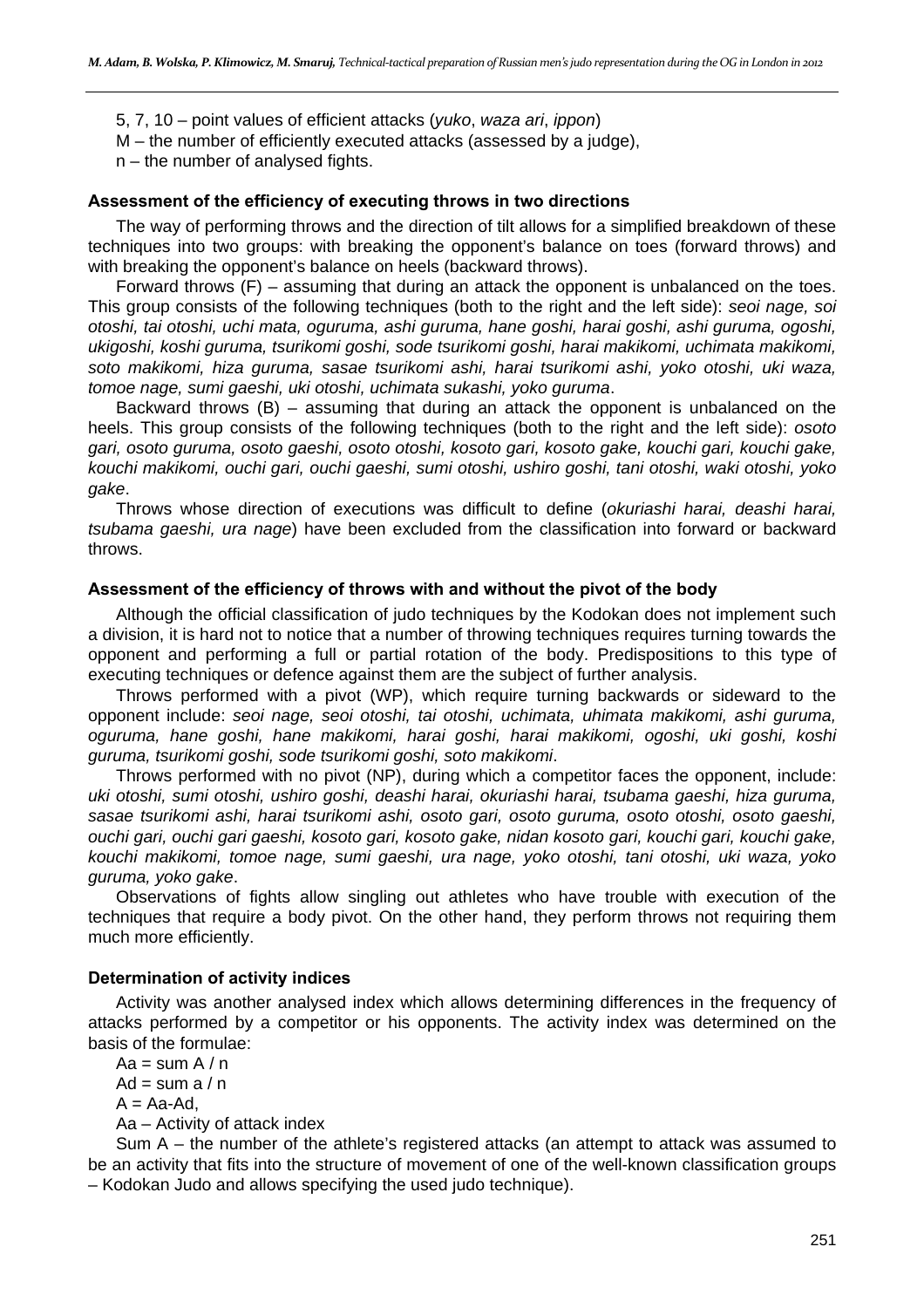n – the number of analysed fights Ad – the activity of defence index (opponents' activity) Sum a – the number of registered attacks performed by opponents A – activity index

#### **Determination of efficiency indices**

The frequency of efficiently used techniques can be assessed using the following PTT indices. The efficiency of attack and the efficiency of defence have been defined as the ratio between attempts to execute a technique and efficient attacks. While analysing activities in attack and in defence, one must define values of these parameters by using the following formulae:

ea = sum AE / sum AT (x 100%)

ea – the efficiency of attack index,

Sum AE – the sum of efficient attacks by an analysed athlete

Sum AT – the sum of all attacks executed by the analysed athlete (an attempt to attack was assumed to be an activity that fits into the structure of movement of one of the well-known classification groups – Kodokan Judo and allows specifying the used judo technique)

and:

ed = 1 (100%) - sum Ae / sum At (x 100%)

ed – the efficiency of defence index,

1 (100%) – the value of defence before the fight start,

sum Ae – the sum of efficient attacks carried out by opponents of the observed competitor,

sum At – the sum of all attacks carried out by opponents of the observed competitor.

The sports result in judo is not only determined by an ability to efficiently execute throws and grapplings. It can also be determined by judges' penalties for breaching the rules specified by sports regulations. The efficiency of judicial penalties applied during sports competitions was determined just like the efficiency of attack (Ea), substituting the negative values of received judicial penalties in place of efficient attacks:

0 points (reprimand) = 1 shido, -5 pts. = 2 shido, -7 pts. = 3 shido, -10 pts. = 4 shido (*hansoku make*) – disqualification.

#### **Results**

During the Olympic Games in London in 2012 the judo representatives of Russia obtained results that allowed them to approach the top teams in the Olympic competition (Tab. 1, 2). Out of 31 fights, the athletes won 26, including 11 scoring ippon (before the end of the regular time) and 9 in the extra time (as in the regular fighting time there was no conclusive result). On the other hand, they lost 5 fights, including one scoring ippon and 1 in extra time. From among 7 Russian athletes, one was eliminated in the first fight (in the 66 kg weight category) losing it in the extra time (5'28"); the remaining six contestants fought five fights each in a time from 18'10" (Arsen Galstyan – the 60 kg category) to 27'54" (Alexander Mikhaylin – the +100 kg category) (Tab. 3).

Most often Russian athletes undertook attempts (attacks) at: foot throws (*ashi waza*) – 66%, hand throws (*te waza*) – 19%, sacrifice throws (sutemi waza) – 9%, and hip throws (*koshi waza*) – 6% (Fig. 1). During the Olympic Games in London they executed 24 efficient attacks using 15 judo techniques. The dominant techniques used by athletes were: back-lying perpendicular armbar (*ude hishigi juji gatame*), a variety of broken scarf hold (*kuzure kesa gatame*), and sweeping hip throw (*harai goshi*), small outer reap (*kosoto gari*) and "valley drop" throws *(tani otoshi*), inner-thigh throw (*uchimata*) and other presented techniques (Tab. 4). Their opponents executed 5 efficient attacks, using 5 throws (Tab. 5).

Both Russian athletes and their opponents most frequently tried to execute the following throws: small inner reap (*kouchi gari*), advanced foot sweep (*deashi harai*) and the body drop throw (*tai otoshi*) (Tab. 4 and 5). The efficiency of throwing techniques (*nage waza*) among Russian athletes was Ea = 4.193, while their opponents had the efficiency of throws Ea= 1.032. The efficiency of grappling techniques (*katame waza*) among Russian athletes was Ea = 1.613, while their oppo-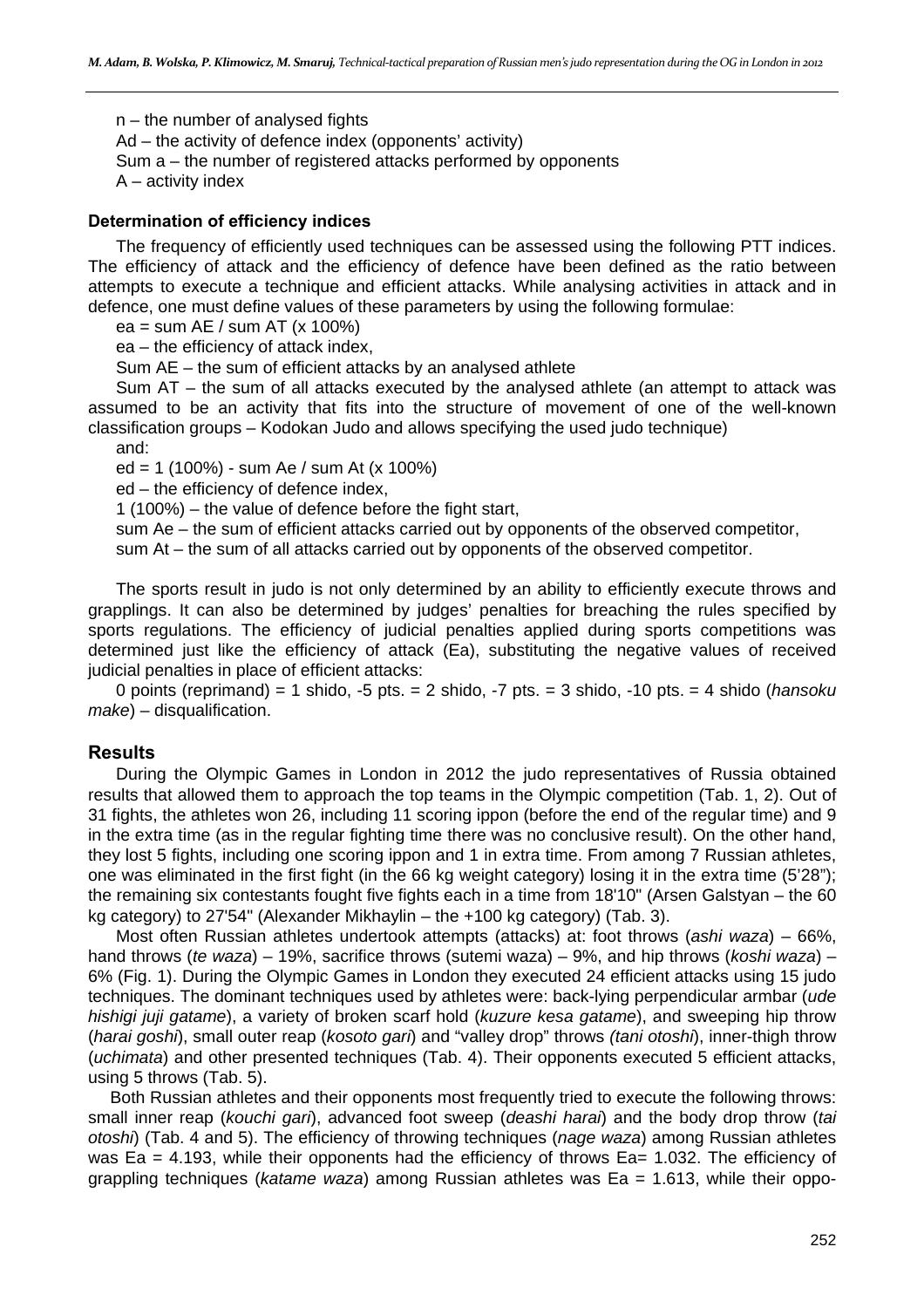nents could not efficiently perform any technique from this group (Fig. 2). Representatives of Russia efficiently performed throws from all classification groups of Kodokan Judo techniques. They used foot techniques (*nage waza*) the most efficiently Ea = 1.581; their opponents best rendered techniques from the group of hand throws (*te waza*), whose Ea = 0.548, while they were unable to efficiently execute throws from the hip group (*koshi waza*) (Fig. 3). Throwing techniques were performed both with and without the body pivot, with the predominance of forward techniques (with unbalancing on the toes) (Fig. 4 and 5). Grappling techniques (*katame waza*) were performed by Russian athletes with similar efficiency: pinning techniques (*osaekomi waza*) and joint locking techniques (*kansetsu waza*) Sa = 0.645, strangling techniques (*shime waza*) Ea = 0.323 (Fig. 6).

The frequency of attacks undertaken by the representatives of Russia was higher than of the athletes with whom they competed in the Olympic Games in London and was  $A = +1.165$  (Fig. 7). They were characterized by low efficiency of attack (Ea =7.363%) and high efficiency of defence (Ed = 98.701%) (Fig. 8). Most frequently the athletes were reprimanded by judges (*shido* x 1) for passivity in fight and for incorrect avoidance of grapplings (Fig. 9). Opponents of Russian athletes received eight penalties of losing points for a passive fighting style: five times the penalty of 2x *shido*, twice 3x *shido* and once a penalty of disqualification 4x *shido* = *hansoku make*). The Russians were punished with losing points twice, once for a passive fighting style (3x *shido*) and once for leaving the battlefield (2x *shido*) (Fig. 10).

| Place | Representation | Golden medals | Silver medals | Bronze medals | Total |
|-------|----------------|---------------|---------------|---------------|-------|
|       | Japan          | 26            |               | ١U            | 45    |
|       | Korea          |               |               | 10            |       |
|       | France         |               |               | 16            | 28    |
|       | USSR*          |               |               |               | 23    |
|       | Holland        |               |               |               | 15    |
|       | Russia*        |               |               |               | ΊU    |
|       | Poland         |               |               |               |       |

Tab.1 Medal ranking of men's judo representations in the Olympic Games 1964-2012

\* The USSR representation started in years 1964-1991, Russian representation in years 1996-2012

| Tab. 2. The efficiency of men's representations (on the basis of the K ranking in the World Championships |  |  |
|-----------------------------------------------------------------------------------------------------------|--|--|
| and the Olympic Games in 2008-2012)                                                                       |  |  |

| Ranking K                |             | $\mathfrak{p}$ | 3           | 4           | 5           |
|--------------------------|-------------|----------------|-------------|-------------|-------------|
| K1-K2-K3                 | $2 - 1 - 3$ | $1 - 2 - 4$    | $3 - 3 - 5$ | $4 - 4 - 8$ | $4 - 5 - 8$ |
| Olympic Games 2008       | <b>KOR</b>  | JPN            | AZE         | <b>GEO</b>  | <b>MGL</b>  |
| Ranking K                |             | 2              | 3           | 3           | 5           |
| K1-K2-K3                 | $1 - 1 - 1$ | $2 - 2 - 2$    | $3 - 3 - 4$ | $3 - 3 - 4$ | $3 - 5 - 6$ |
| World Championships 2009 | <b>KOR</b>  | <b>RUS</b>     | <b>UKR</b>  | KAZ         | MGL-FRA     |
| Ranking K                |             | 2              | 3           | 4           | 5           |
| K1-K2-K3                 | $1 - 1 - 1$ | $2 - 2 - 4$    | $4 - 3 - 6$ | $4 - 7 - 2$ | $3-4-7$     |
| World Championships 2010 | <b>JPN</b>  | <b>FRA</b>     | <b>UZB</b>  | <b>GRE</b>  | <b>KOR</b>  |
| Ranking K                |             | $\mathfrak{p}$ | 3           | 4           | 5           |
| K1-K2-K3                 | $1 - 1 - 1$ | $2 - 2 - 4$    | $2 - 3 - 5$ | $4 - 4 - 6$ | $6 - 6 - 2$ |
| World Championships 2011 | <b>JPN</b>  | <b>KOR</b>     | <b>RUS</b>  | <b>FRA</b>  | <b>GRE</b>  |
| Ranking K                |             | $\mathfrak{p}$ | 3           | 4           | 5           |
| K1-K2-K3                 | $1 - 1 - 1$ | $2 - 2 - 2$    | $5 - 3 - 4$ | $3-4-6$     | $6 - 5 - 7$ |
| Olympic Games 2012       | <b>RUS</b>  | <b>KOR</b>     | JPN         | <b>FRA</b>  | <b>GER</b>  |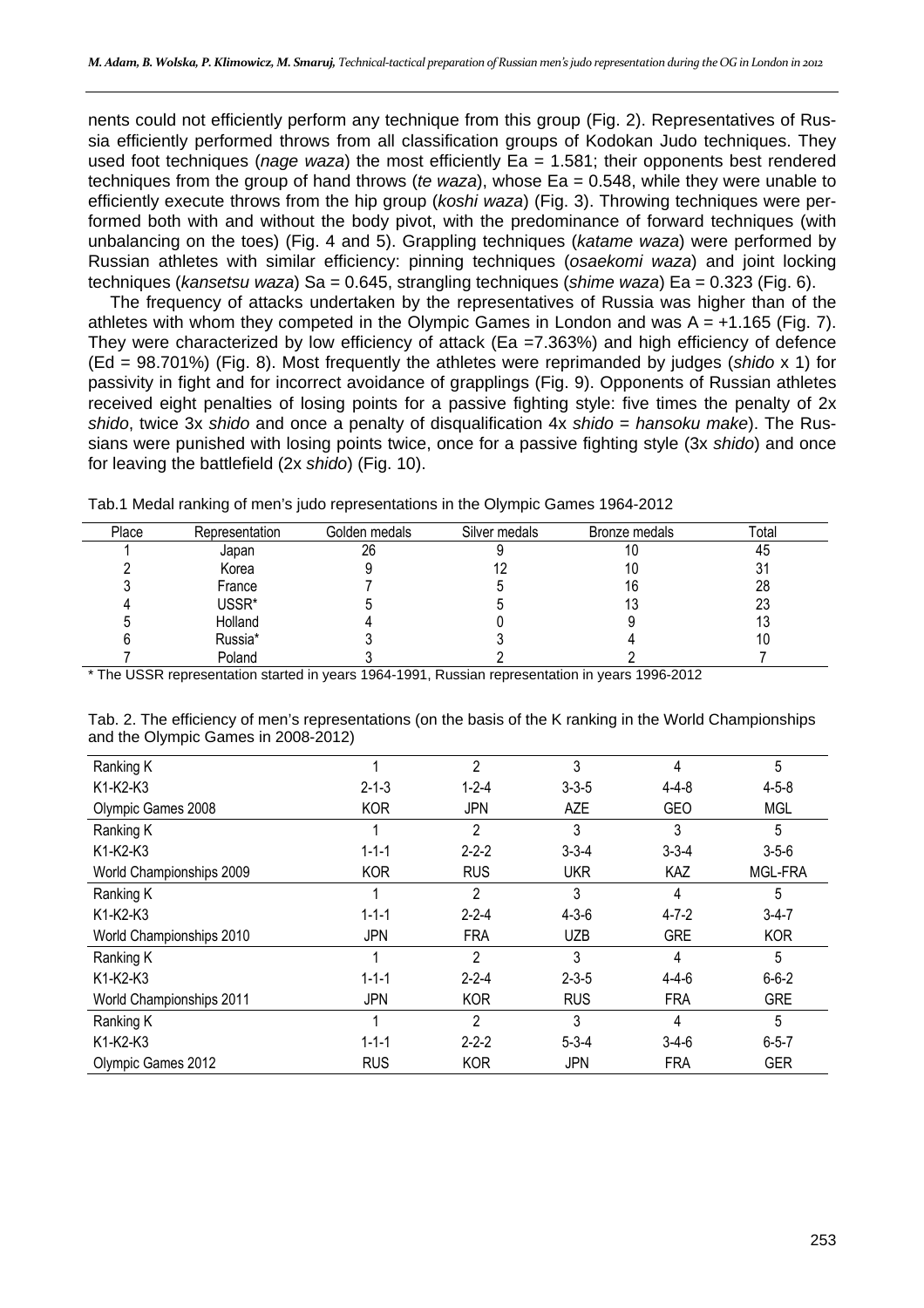| Fight No | Successive fights and opponents of Galstyan Arsen (cat. 60 kg), who won the 1st place                     |            |                     |                   |
|----------|-----------------------------------------------------------------------------------------------------------|------------|---------------------|-------------------|
|          | Opponent's surname and name                                                                               | Country    | Fight result        | <b>Fight time</b> |
| 1        | Gourouza Zakari                                                                                           | <b>NIG</b> | 1:0(10:0)           | 0'55''            |
| 2        | Siccardi Yann                                                                                             | <b>MON</b> | 1:0(10:0)           | 1'27''            |
| 3        | Choi Gwang-Hyeon                                                                                          | <b>KOR</b> | $(0.0)$ 1:0 $(1.0)$ | 8'00"             |
| 4        | Sobirov Rishod                                                                                            | <b>UZB</b> | $(0:0)$ 1:0 $(7:0)$ | 7'08"             |
| 5        | Hiraoka Hiroaki                                                                                           | <b>JPN</b> | 1:0(10:0)           | 0'40''            |
|          | Total time of Galstyn's fights during the Olympic Games in London in 2012                                 |            |                     | 18'10"            |
|          | Fight and opponent of Mogushkov Musa (cat. 66 kg), who lost in the 1st fight                              |            |                     |                   |
| Fight No | Opponent's surname and name                                                                               | Country    | Fight result        | <b>Fight time</b> |
| 1        | Karimov Tarian                                                                                            | <b>AZE</b> | $(0:0)$ 0:1 $(0:5)$ | 5'28''            |
|          | Total time of Mogushkov's fights                                                                          |            |                     | 5'28''            |
|          | Successive fights and opponents of Isaev Mansur (cat. 73 kg), who won the 1 <sup>st</sup> place           |            |                     |                   |
| Fight No | Opponent's surname and name                                                                               | Country    | Fight result        | <b>Fight time</b> |
| 1        | Uematsu Kiyoshi                                                                                           | <b>ESP</b> | $(0:0)$ 1:0 $(5:0)$ | 6'46''            |
| 2        | Orujov Rustam                                                                                             | <b>AZE</b> | 1:0(10:0)           | 2'42''            |
| 3        | Sainjargal Nyam-Ochir                                                                                     | <b>MGL</b> | 1:0(10:0)           | 2'38''            |
| 4        |                                                                                                           | <b>KOR</b> |                     | 5'00"             |
| 5        | Wang Ki-Chun                                                                                              |            | 1:0(5:0)            |                   |
|          | Nakaya Riki                                                                                               | <b>JPN</b> | 1:0(5:0)            | 5'00"             |
|          | Total time of Isaev's fights                                                                              |            |                     | 22'06"            |
| Fight No | Successive fights and opponents of Nifontov Ivan (cat. 81 kg), who won the 3rd place                      |            |                     |                   |
|          | Opponent's surname and name                                                                               | Country    | Fight result        | Fight time        |
| 1        | De Windt Reginald                                                                                         | <b>IOA</b> | 1:0(10:0)           | 3'55''            |
| 2        | Bottieau Joachim                                                                                          | <b>BEL</b> | $(0:0)$ 1:0 $(7:0)$ | 5'07"             |
| 3        | Valois-Fortier Antoine                                                                                    | CAN        | 1:0(7:0)            | 5'00"             |
| 4        | Kim Jae-Bum                                                                                               | <b>KOR</b> | 0:1(0:7)            | 5'00"             |
| 5        | Nakai Takahiro                                                                                            | <b>JPN</b> | 1:0(10:0)           | 2'14''            |
|          | Total time of Nifontov's fights                                                                           |            |                     | 21'16''           |
|          | Successive fights and opponents of Denisov Kiril (cat. 90 kg), who won the 5th place                      |            |                     |                   |
| Fight No | Opponent's surname and name                                                                               | Country    | Fight result        | <b>Fight time</b> |
| 1        | Remarenco Ivan                                                                                            | MDA        | 1:0(10:0)           | 2'50''            |
| 2        | Gordon Winston                                                                                            | <b>GBR</b> | 1:0(5:0)            | 5'00"             |
| 3        | Iliadis Ilias                                                                                             | <b>GRE</b> | 1:0(5:0)            | 5'00"             |
| 4        | Gonzalez Asley                                                                                            | <b>CUB</b> | 0:1(0:10)           | 4'37''            |
| 5        | Nishiyama Masashi                                                                                         | <b>JPN</b> | $(0:0)$ 0:1 $(0:1)$ | 8'00"             |
|          | Total time of Denisov's fights                                                                            |            |                     | 25'27"            |
|          |                                                                                                           |            |                     |                   |
| Fight No | Successive fights and opponents of Khabulaev Tagir (cat. 100 kg), who won the 1st place                   |            |                     |                   |
|          | Opponent's surname and name                                                                               | Country    | Fight result        | Fight time        |
| 1        | Van der Geest Elco                                                                                        | <b>BEL</b> | 1:0(10:0)           | 1'45''            |
| 2        | <b>Biadulin Yauhen</b>                                                                                    | <b>BLR</b> | 1:0(7:0)            | 5'00"             |
| 3        | Krpalek Lukas                                                                                             | CZE        | 1:0(10:0)           | 4'34''            |
| 4        | Peters Dimitri                                                                                            | <b>GER</b> | $(0:0)$ 1:0 $(1:0)$ | 8'00"             |
| 5        | Naidan Tuvshinbayar                                                                                       | <b>MGL</b> | 1:0(10:0)           | 2'12''            |
|          | Total time of Khabulaev's fights                                                                          |            |                     | 21'31''           |
|          | Successive fights and opponents of Mikhaylin Aleksander (cat. +100 kg), who won the 2 <sup>nd</sup> place |            |                     |                   |
| Fight No | Opponent's surname and name                                                                               | Country    | Fight result        | <b>Fight time</b> |
| 1        | Nandembo Cedric                                                                                           | COD        | 1:0(10:0)           | 0'49''            |
| 2        | Sherrington Christopher                                                                                   | <b>GBR</b> | $(0:0)$ 1:0 $(5:0)$ | 6'38''            |
| 3        | Silva Rafael                                                                                              | <b>BRA</b> | $(0:0)$ 1:0 $(1:0)$ | 8'00"             |
| 4        | <b>Toelzer Andreas</b>                                                                                    | <b>GER</b> | $(0:0)$ 1:0 $(5:0)$ | 7'27''            |
| 5        | <b>Riner Teddy</b>                                                                                        | <b>FRA</b> | 0:1(0:7)            | 5'00"             |
|          | Total time of Mikhaylin's fights                                                                          |            |                     | 27'54"            |
|          | Total time of Russian representatives' fights during the OG in 2012                                       |            |                     | 141'52"           |
|          |                                                                                                           |            |                     |                   |

|  | Tab. 3. Successive fights of Russian representatives during the Olympic Games in London in 2012 |  |  |
|--|-------------------------------------------------------------------------------------------------|--|--|
|  |                                                                                                 |  |  |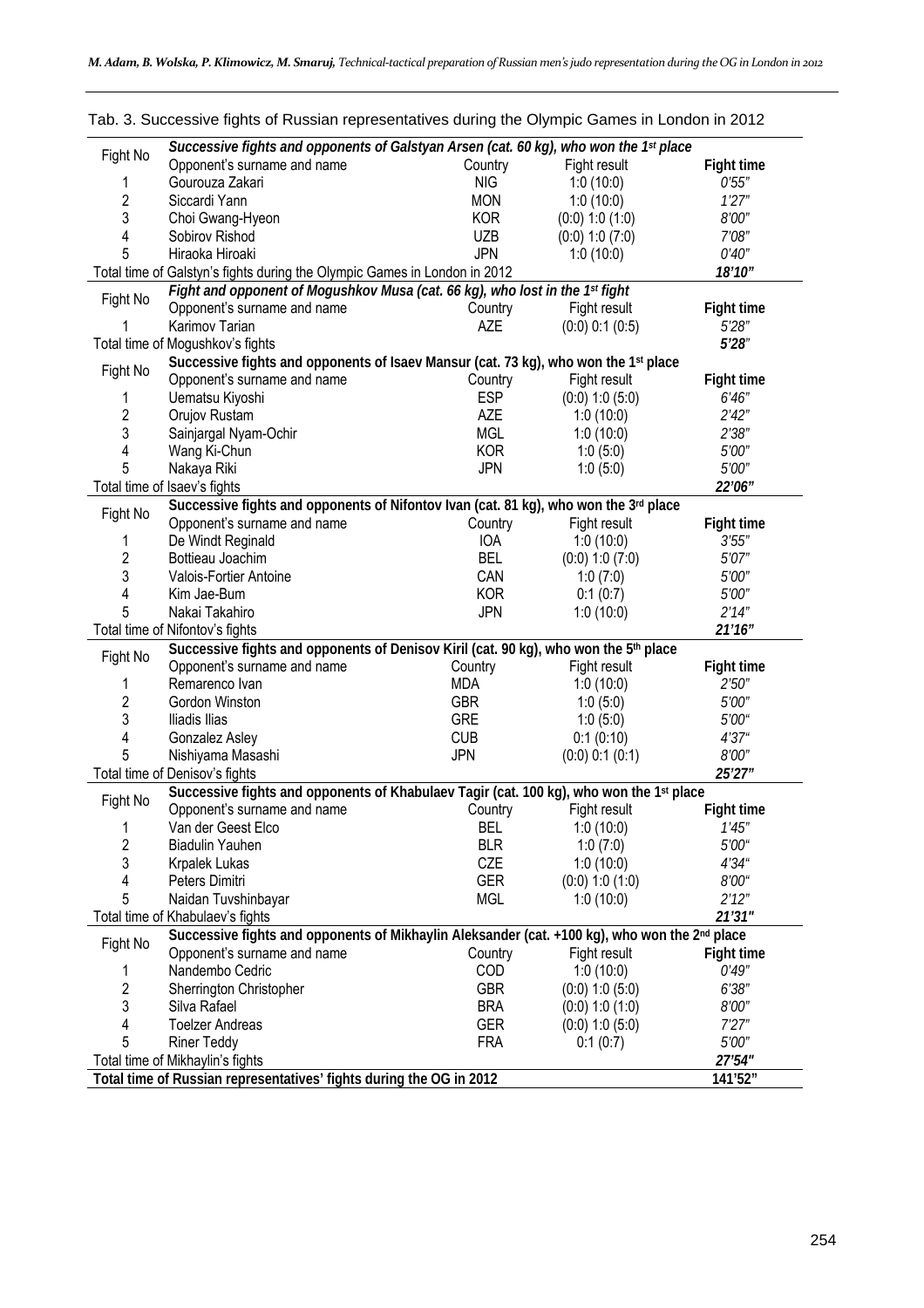|    |    |    |    | Dominant techniques of Russian representatives |       | Techniques most often performed by Russian representatives |                   |
|----|----|----|----|------------------------------------------------|-------|------------------------------------------------------------|-------------------|
| k  | k1 | k2 | k3 | name of the technique                          | place | name of the technique                                      | number of attacks |
|    |    | 2  |    | kuzure kesa gatame                             |       | kouchi gari                                                | 81                |
|    |    |    |    | ude hishigi juji gatame                        |       | deashi harai                                               | 53                |
| 3  | 3  | 2  | 3  | harai goshi                                    |       | tai otoshi                                                 | 39                |
| 3  | 3  | 2  | 3  | kosoto gari                                    |       | kosoto gari                                                | 37                |
| 5  | 9  | 2  | 6  | tani otoshi                                    | 5     | ouchi gari                                                 | 33                |
| 6  | 11 |    | 5  | uchimata                                       | 6     | uchimata                                                   | 21                |
|    | 5  | 9  |    | seoi nage                                      |       | seoi nage                                                  | 17                |
|    | 5  | 9  |    | tai otoshi                                     |       | sasae tsurikomi ashi                                       | 16                |
|    | 5  | 9  |    | okuri eri jime                                 |       | sode tsurikomi goshi                                       | 14                |
|    | 5  | 9  |    | uchimata sukashi                               | 9     | kosoto gake                                                | 14                |
|    | 12 | 2  |    | sode tsurikomi goshi                           |       | tomoe nage                                                 | 13                |
| 11 | 12 | 2  |    | kosoto gake                                    | 12    | sukui nage                                                 | 12                |
| 13 | 10 | 9  | 13 | deashi harai                                   | 13    | ude hishigi juji gatame                                    | 10                |
| 14 | 14 | 9  | 14 | sumi gaeshi                                    | 14    | okuri eri jime                                             |                   |
| 14 | 14 | 9  | 14 | uki waza                                       | 15    | osoto gari                                                 | 6                 |

Tab. 4. Dominant techniques and the most often performed ones by Russian representatives during the OG 2012 in London

Tab. 5. Dominant techniques and the most often performed ones by Russian representatives' opponents during the Olympic Games in London 2012

|    |    |    | Dominant techniques of Russian representatives' | Techniques most often performed by Russian representatives' |                       |                   |
|----|----|----|-------------------------------------------------|-------------------------------------------------------------|-----------------------|-------------------|
|    |    |    | opponents                                       |                                                             | opponents             |                   |
| k1 | k2 | k3 | name of the technique                           | place                                                       | name of the technique | number of attacks |
|    |    |    | tai otoshi                                      |                                                             | kouchi gari           | 65                |
|    |    |    | seoi nage                                       |                                                             | deashi harai          | 63                |
|    |    |    | ouchi gari                                      |                                                             | tai otoshi            | 41                |
|    |    |    | tani otoshi                                     | C                                                           | ouchi gari            | 33                |
|    |    |    | kosoto gari                                     |                                                             | seoi nage             | 30                |



Fig. 1. Frequency of the attempted throw attacks by Russian competitors during the London Olympic Games in 2012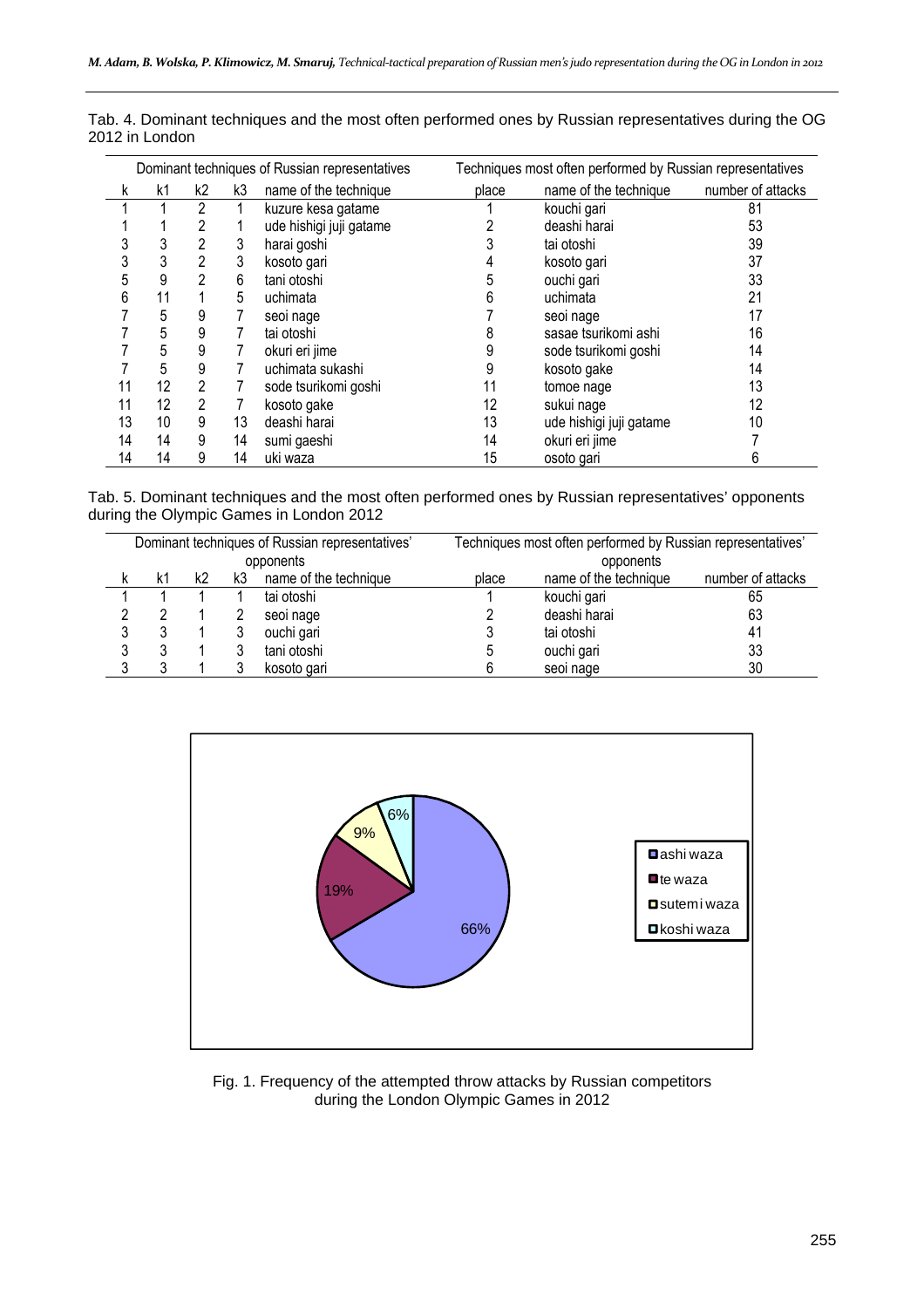

Fig. 2. The effectiveness of throws and grips during the Olympic Games in London in 2012



Fig. 3. The effectiveness of throws during the Olympic Games in London in 2012



Fig. 4. Throws performed with the body pivot and without the pivot during the OG in London in 2012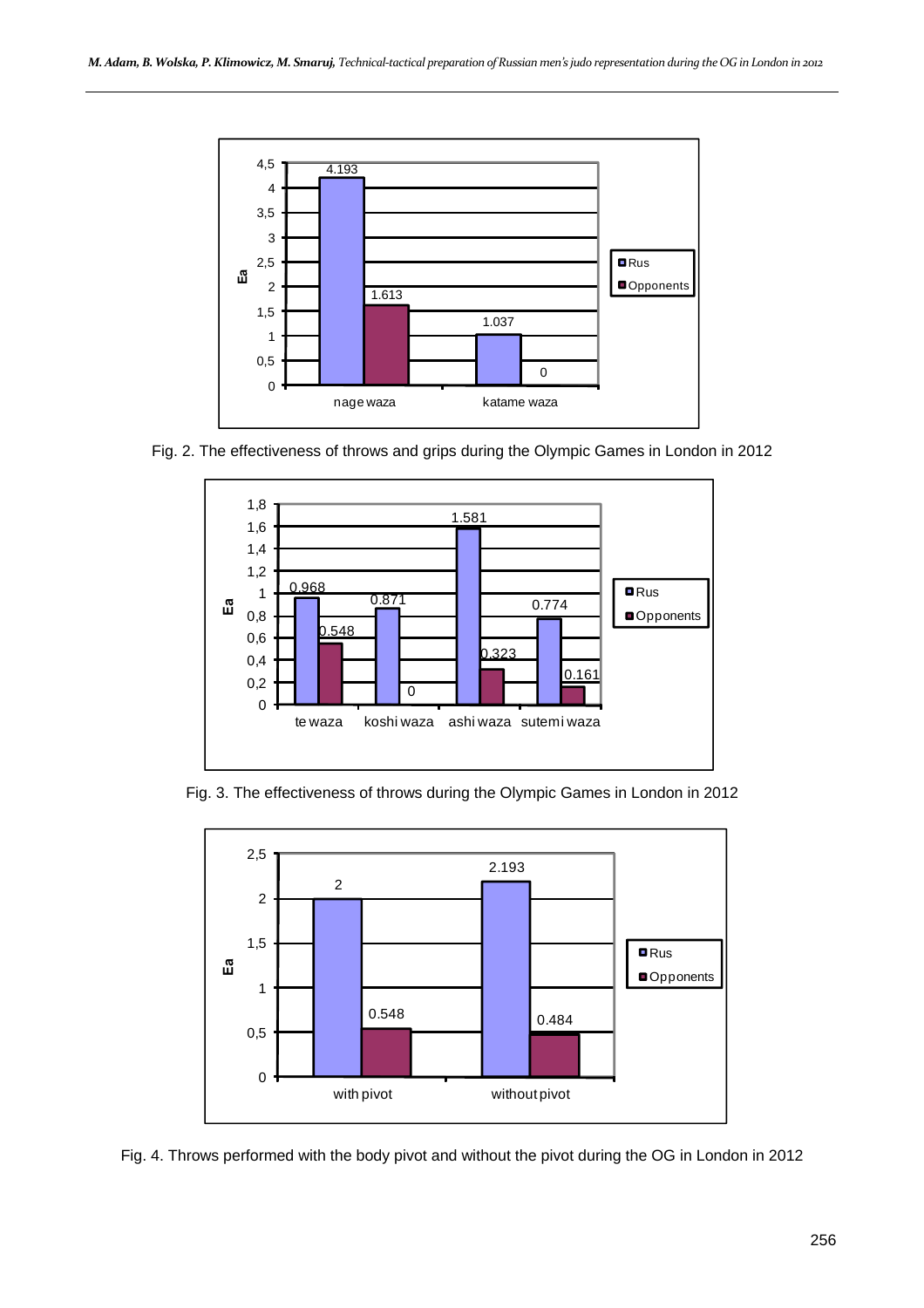





Fig. 6. Grips performed by Russian athletes during the Olympic Games in London in 2012



Fig. 7. The frequency of attacks performed during the Olympic Games in London in 2012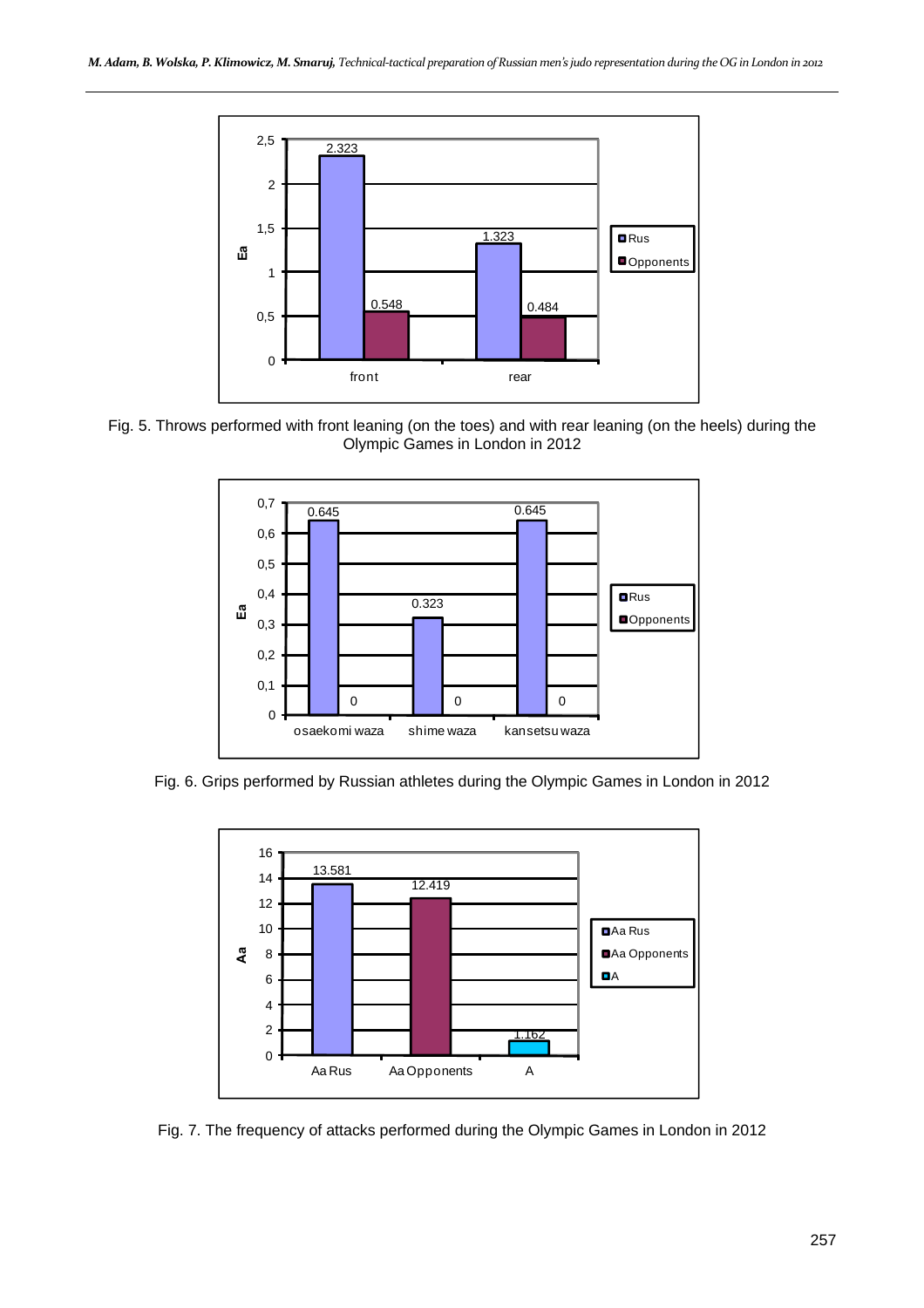

Fig. 8. The efficiency of attack and defence among Russian athletes during the OG in London in 2012



Fig. 9. The number of warnings (shido 1) given during the 2012 OG in London: for passivity during the fight (A), for avoiding grips (B), for leaving the field of fight (C), for defensive attitude (D), for unreal attack (E).



Fig. 10. Points lost for judges' penalties (shido  $2 - 5$  points, shido  $3 - 7$  pts, shido  $4 - 10$  points) during the Olympic Games in London in 2012: for a passive attitude during the fight A, for leaving the field of fight B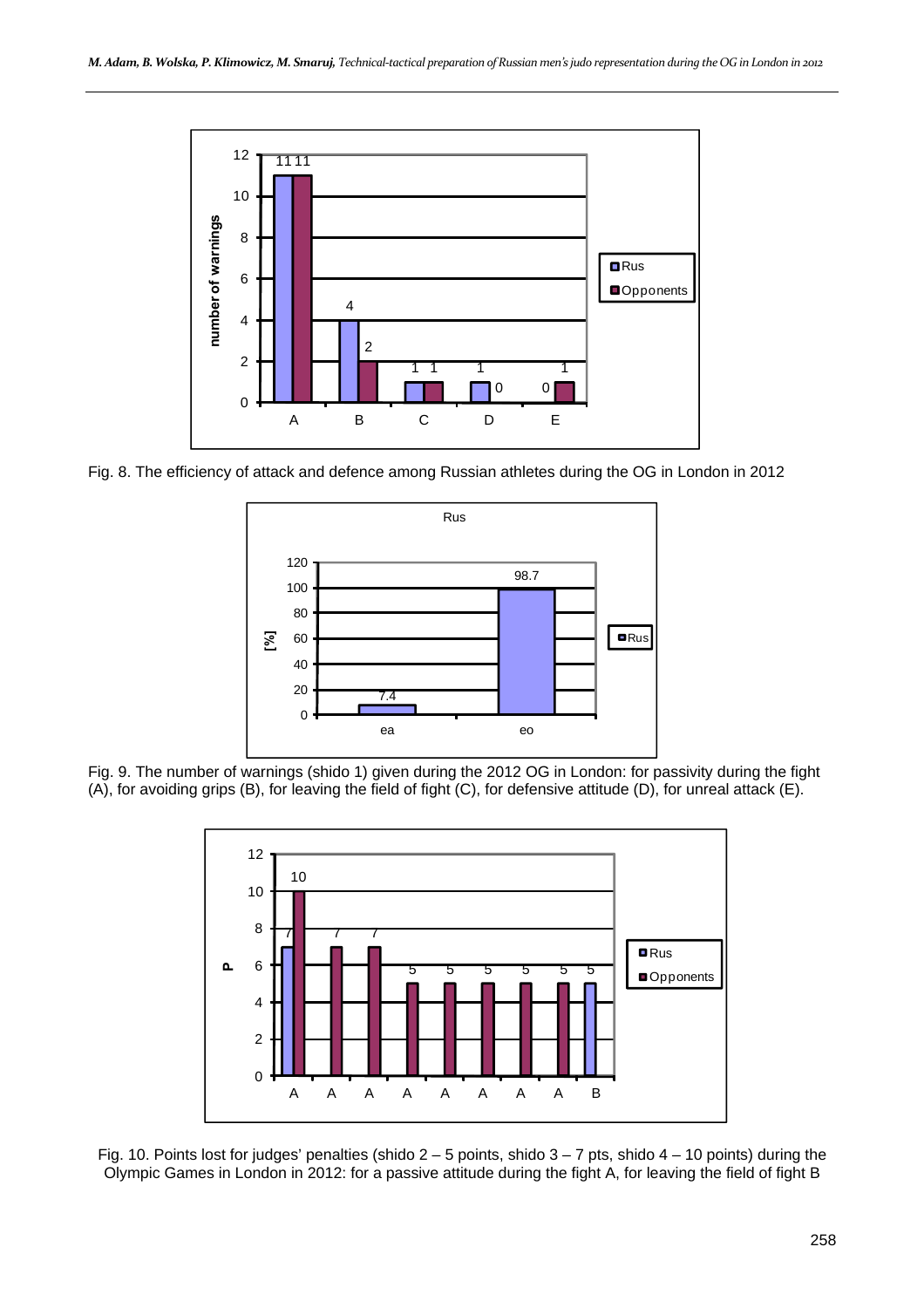#### **Discussion**

Russian men's judo representation was well prepared for the Olympics in London in 2012 and achieved its greatest sports success. The advantage of attacks performed with foot throws (*ashi waza*) is confirmed by the most frequent placement of these techniques in the *tokui waza* (favourite techniques) of the most outstanding athletes. Foot throws, such as *uchimata*, *osoto gari* and *ouchi gari* and the hand throw *seoi nage* and the armbar *ude hishigi juji gatame* are the most often listed techniques by leading athletes [8].

Athletes were characterized by superiority over their direct opponents in the efficiency of the executed throws and grapplings (*nage* and *katame waza*). Their advantage over opponents in the frequency of attacks was probably the reason for a significant number of penalties (loss of points) that their opponents received for a passive fighting style. They achieved high efficiency of defence, as their opponents failed to execute any efficient grappling technique in ground fighting – *ne waza*. They retained balanced efficiency of the groups of throws (Ea): *te waza, koshi waza* and *sutemi waza*. The participants of the Olympic Games in London performed throws (*nage waza*) more efficiently than Russians: representatives of Russia – *nage waza* Ea = 4.193, all athletes – *nage waza* Ea = 5.960. During the Olympic Games Russians performed hip throws (*koshi waza*) and joint locks (*kansetsu waza*) more efficiently than other participants in the Olympics [9]. Representatives of Japan, who dominated the World Championships in 2010, used foot techniques (*ashi waza*) frequently and efficiently, obtaining the value of Ea = 3.705, while the value of this index for all groups of throws (*nage waza*) was Ea = 6.051 [7].

Achievements of Russian athletes (and earlier representatives of the USSR) to date were attributed to a certain distinctiveness and originality in the ways of performing throwing techniques and in efficient teaching of joint locks [10, 11]. The authors present the methodology of teaching those elements that contributed to the success of Russian sports representatives. Throws which concentrate on gripping the opponents' legs with hands were eliminated by the changes to sports regulations introduced in 2009 (www.ijf.com). Many judo techniques which athletes had used were eliminated from sports fight, despite the fact that they belonged to the basic elements of their training [12]. Winning a fight is dependent on proper mastery of techniques, which is frequently obtained in a long process of efficient and methodological teaching carried out under the care of skilled and competent trainers. The validity of teaching the technique determines the efficiency of its execution in a sports fight [13, 14, 15, 16,17].

Tactical and technical efficiency during the most important competitions is one of the many factors that determine the ultimate success. Factors determining a correct training process are complex and difficult issues involving professionals from many fields of science with various specializations [18, 19, 20, 21]. Also genetic predisposition, motor preparation, mental readiness, motivation, and other characteristics are those factors that may decide about the ultimate sports outcome [22]. One does not give up the search for other factors that may have a significant impact on athletes' performance during sports competitions, such as the efficiency of the balance apparatus [23].

Organisation of training and the coaching staff are an inseparable link in the preparation system. Russian judo representation had been intensively preparing under the direction of an Italian coach, the Olympic champion from Moscow Ezio Gamba, who with his training team (made up of Russian coaches) had conducted preparation for the Olympics for a few years. To what extent had this system of preparation, coaching staff and incurred costs decided about the final success in London? Direct answers to many of these questions cannot be received, but further analysis of the future World Championships and the Olympics Games will allow noticing new directions in optimizing the preparation of judo athletes and searching for model values.

#### **Conclusions**

The analysis of the collected material presented in the paper allowed for the formulation of the following conclusions and observations:

1. During the Olympic Games in London representatives of the men's Russian national judo team achieved the greatest success of all the previous starts.